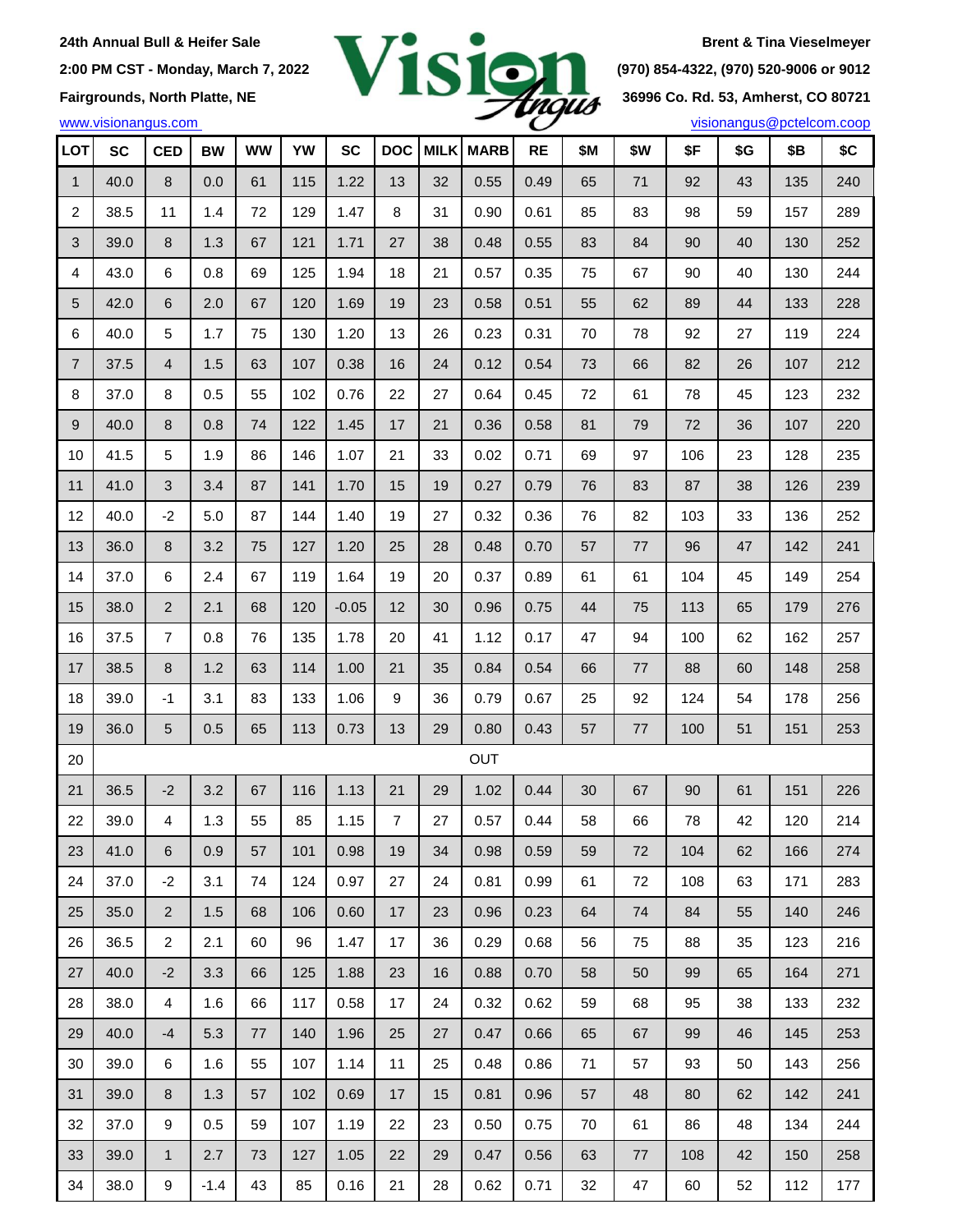

| <b>LOT</b> | <b>SC</b> | <b>CED</b>                   | <b>BW</b> | <b>WW</b> | YW  | <b>SC</b> | <b>DOC</b> | <b>MILK</b> | <b>MARB</b> | <b>RE</b> | \$М | \$W | \$F | \$G | \$Β | \$C |
|------------|-----------|------------------------------|-----------|-----------|-----|-----------|------------|-------------|-------------|-----------|-----|-----|-----|-----|-----|-----|
| 35         | 38.0      | $\bf 8$                      | 0.4       | 46        | 96  | 0.86      | 8          | 26          | 0.52        | 0.42      | 52  | 46  | 96  | 40  | 137 | 230 |
| 36         |           |                              |           |           |     |           |            |             | OUT         |           |     |     |     |     |     |     |
| 37         | 39.0      | $\overline{4}$               | 3.0       | 54        | 106 | 1.23      | 15         | 16          | 0.58        | 0.57      | 52  | 39  | 69  | 49  | 119 | 206 |
| 38         | 36.5      | $\overline{c}$               | 2.5       | 61        | 110 | 0.86      | 30         | 28          | 0.66        | 0.61      | 69  | 65  | 94  | 52  | 146 | 258 |
| 39         | 37.5      | 3                            | 2.1       | 59        | 116 | 1.26      | 24         | 24          | 0.55        | 0.72      | 53  | 52  | 97  | 52  | 149 | 246 |
| 40         | 38.5      | 10                           | $-0.8$    | 56        | 103 | 0.07      | 12         | 25          | 0.68        | 0.87      | 64  | 62  | 78  | 55  | 133 | 237 |
| 41         | 42.5      | 15                           | $-2.3$    | 50        | 101 | 1.26      | 0          | 34          | 0.42        | 0.35      | 56  | 69  | 74  | 34  | 108 | 196 |
| 42         | 44.0      | <b>COMMERCIAL ANGUS BULL</b> |           |           |     |           |            |             |             |           |     |     |     |     |     |     |
| 43         | 41.0      | 11                           | 0.9       | 67        | 129 | 0.77      | 15         | 36          | 0.73        | 0.94      | 53  | 78  | 107 | 60  | 167 | 270 |
| 44         | 41.0      | 14                           | $-1.2$    | 62        | 120 | 1.25      | -5         | 29          | 0.52        | 0.44      | 62  | 72  | 87  | 40  | 127 | 227 |
| 45         | 39.0      | 15                           | 0.0       | 57        | 111 | 0.27      | 10         | 25          | 0.60        | 0.33      | 48  | 58  | 94  | 45  | 139 | 228 |
| 46         | 39.0      | 13                           | $-0.4$    | 62        | 122 | 1.45      | 16         | 19          | 0.51        | 0.09      | 49  | 58  | 75  | 32  | 107 | 188 |
| 47         | 37.0      | $\bf 8$                      | 1.0       | 62        | 125 | 1.07      | 18         | 16          | 0.88        | 0.51      | 39  | 48  | 84  | 59  | 144 | 226 |
| 48         | 36.0      | 10                           | $-0.8$    | 57        | 113 | 0.36      | -6         | 24          | 0.51        | 0.60      | 62  | 59  | 91  | 44  | 134 | 236 |
| 49         | 39.0      | 11                           | $-1.0$    | 62        | 111 | 0.00      | 25         | 19          | 0.71        | 0.48      | 52  | 59  | 73  | 51  | 125 | 214 |
| 50         | 40.0      | 9                            | 0.8       | 66        | 124 | 1.02      | 25         | 28          | 1.08        | 0.79      | 50  | 68  | 114 | 70  | 184 | 289 |
| 51         | 38.5      | 8                            | $-0.3$    | 54        | 104 | 0.62      | 12         | 25          | 0.34        | 0.92      | 47  | 57  | 97  | 42  | 138 | 226 |
| 52         | 36.5      | 15                           | $-1.9$    | 60        | 115 | $-0.04$   | 4          | 24          | 1.04        | 0.63      | 53  | 65  | 98  | 65  | 163 | 264 |
| 53         | 37.0      | 8                            | 1.3       | 70        | 131 | 1.14      | 21         | 37          | 0.64        | 0.81      | 66  | 87  | 91  | 52  | 143 | 251 |
| 54         | 36.0      | 5                            | 1.3       | 70        | 126 | 0.75      | 24         | 38          | 0.63        | 0.63      | 65  | 87  | 89  | 49  | 138 | 244 |
| 55         | 38.5      | 11                           | 0.6       | 68        | 126 | 0.46      | 19         | 30          | 0.29        | 1.25      | 57  | 77  | 118 | 47  | 165 | 271 |
| 56         | 34.0      | 15                           | $-2.4$    | 70        | 129 | 0.58      | 30         | 38          | 0.63        | 0.76      | 59  | 92  | 88  | 52  | 140 | 241 |
| 57         | 38.0      | -1                           | 2.2       | 63        | 109 | 1.15      | 23         | 23          | 0.69        | 0.55      | 70  | 64  | 71  | 50  | 121 | 227 |
| 58         | 36.5      | 0                            | 2.7       | 53        | 88  | 0.92      | 16         | 22          | 0.62        | 0.47      | 54  | 52  | 60  | 42  | 103 | 188 |
| 59         | 37.5      | 8                            | 0.2       | 37        | 59  | 0.34      | 21         | 19          | 0.21        | 0.68      | 84  | 41  | 38  | 35  | 73  | 179 |
| 60         | 34.5      | 8                            | $-1.5$    | 64        | 124 | 0.48      | 22         | 35          | 1.49        | 0.64      | 80  | 82  | 82  | 89  | 171 | 302 |
| 61         | 37.0      | $\overline{7}$               | 2.5       | 72        | 122 | 1.16      | 24         | 20          | 0.81        | 0.40      | 88  | 68  | 91  | 52  | 143 | 273 |
| 62         | 36.0      | 14                           | $-0.1$    | 67        | 106 | $-0.03$   | 23         | 24          | 0.98        | 0.49      | 91  | 78  | 73  | 61  | 134 | 265 |
| 63         |           |                              |           |           |     |           |            |             | OUT         |           |     |     |     |     |     |     |
| 64         | 34.0      | $\mathsf 0$                  | 1.6       | 61        | 105 | 0.89      | 17         | 25          | 0.92        | 0.66      | 74  | 68  | 85  | 61  | 146 | 263 |
| 65         | 35.0      | $\boldsymbol{9}$             | 0.3       | 59        | 103 | 0.70      | 5          | 28          | 0.73        | 0.41      | 74  | 70  | 84  | 49  | 133 | 247 |
| 66         | 39.0      | 6                            | 0.5       | 67        | 112 | 1.13      | 3          | 27          | 0.49        | 0.37      | 57  | 76  | 88  | 34  | 122 | 215 |
| 67         | 36.5      | $5\phantom{.0}$              | 3.0       | 71        | 116 | 0.20      | 13         | 25          | 0.88        | 0.24      | 61  | 72  | 87  | 54  | 141 | 244 |
| 68         | 39.0      | $-7$                         | 5.0       | 73        | 118 | 0.72      | $\bf 8$    | 20          | 0.17        | 0.62      | 51  | 60  | 99  | 31  | 130 | 220 |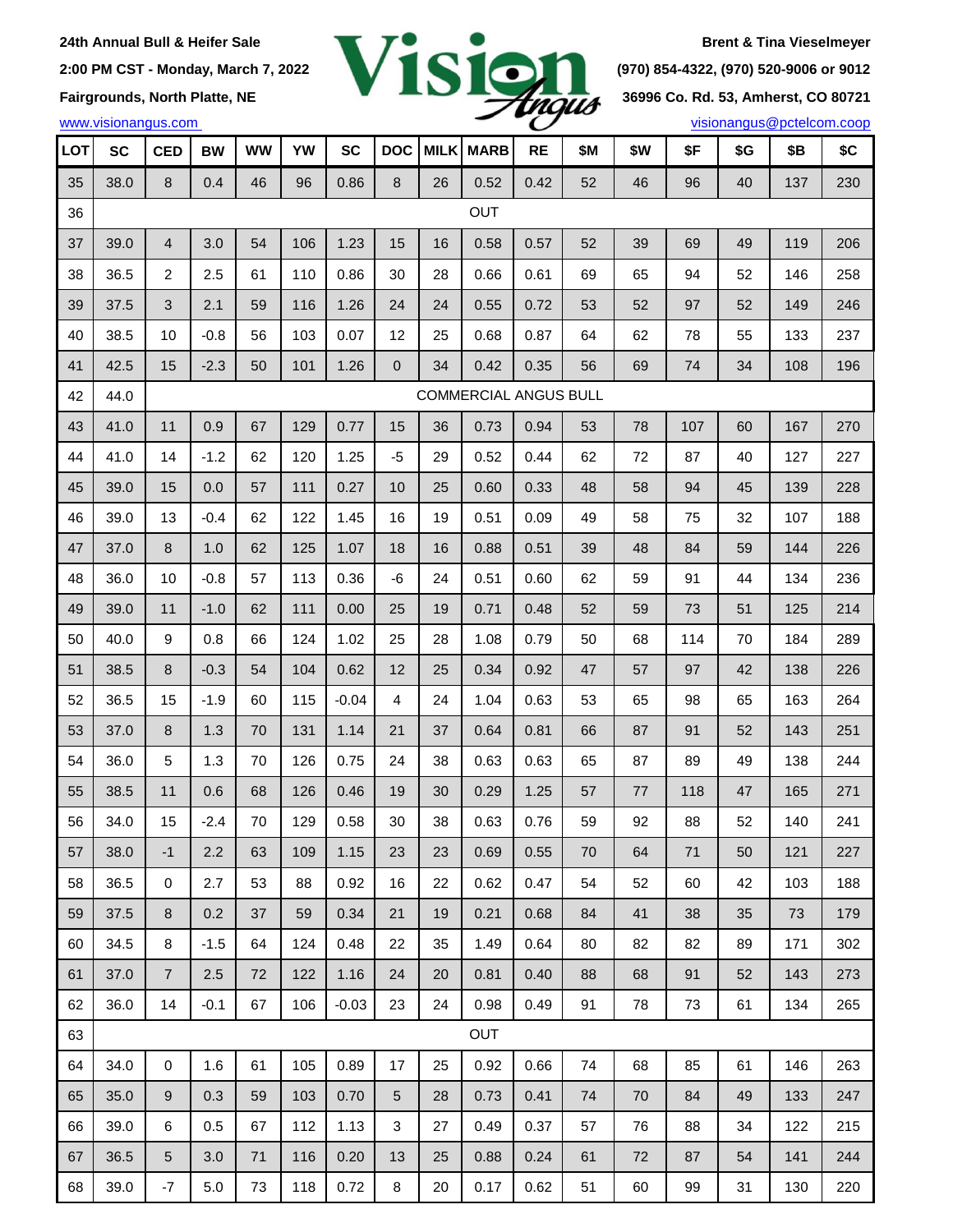

| <b>LOT</b> | <b>SC</b> | <b>CED</b> | <b>BW</b>                                          | <b>WW</b> | <b>YW</b> | <b>SC</b>  | <b>DOC</b> |                 | <b>MILK MARB</b> | <b>RE</b>  | \$Μ       | \$W     | \$F         | \$G        | \$Β        | \$C  |
|------------|-----------|------------|----------------------------------------------------|-----------|-----------|------------|------------|-----------------|------------------|------------|-----------|---------|-------------|------------|------------|------|
| 69         | 33.5      | 11         | 1.0                                                | 42        | 70        | 0.44       | -6         | 22              | 0.53             | 0.65       | 19        | 38      | 43          | 45         | 88         | 133  |
| 70         | 37.0      | 6          | 1.8                                                | 74        | 113       | 0.74       | 17         | 19              | 0.45             | 0.42       | 55        | 72      | 74          | 39         | 113        | 202  |
| 71         | 34.0      | 3          | 3.4                                                | 72        | 122       | 1.20       | 15         | 34              | 0.57             | 0.31       | 74        | 81      | 85          | 41         | 126        | 237  |
|            | 3/4 SIMM  | <b>CE</b>  | <b>BW</b>                                          | <b>WW</b> | YW        | <b>MCE</b> |            | <b>MILK MWW</b> | <b>STAY</b>      | <b>DOC</b> | <b>CW</b> | YG      | <b>MARB</b> | <b>REA</b> | <b>API</b> | ΤI   |
| 72         | 41.0      | 12.3       | 1.9                                                | 78.1      | 115.8     | 5.0        | 20.6       | 59.6            | 7.9              | 5.6        | 30.0      | $-0.32$ | 0.10        | 0.76       | 102.8      | 72.4 |
|            |           |            |                                                    |           |           |            |            |                 |                  |            |           |         |             |            |            |      |
| <b>AVG</b> | 38.2      |            | EPDs As Of 3/04/22 from American Angus Association |           |           |            |            |                 |                  |            |           |         |             |            |            |      |